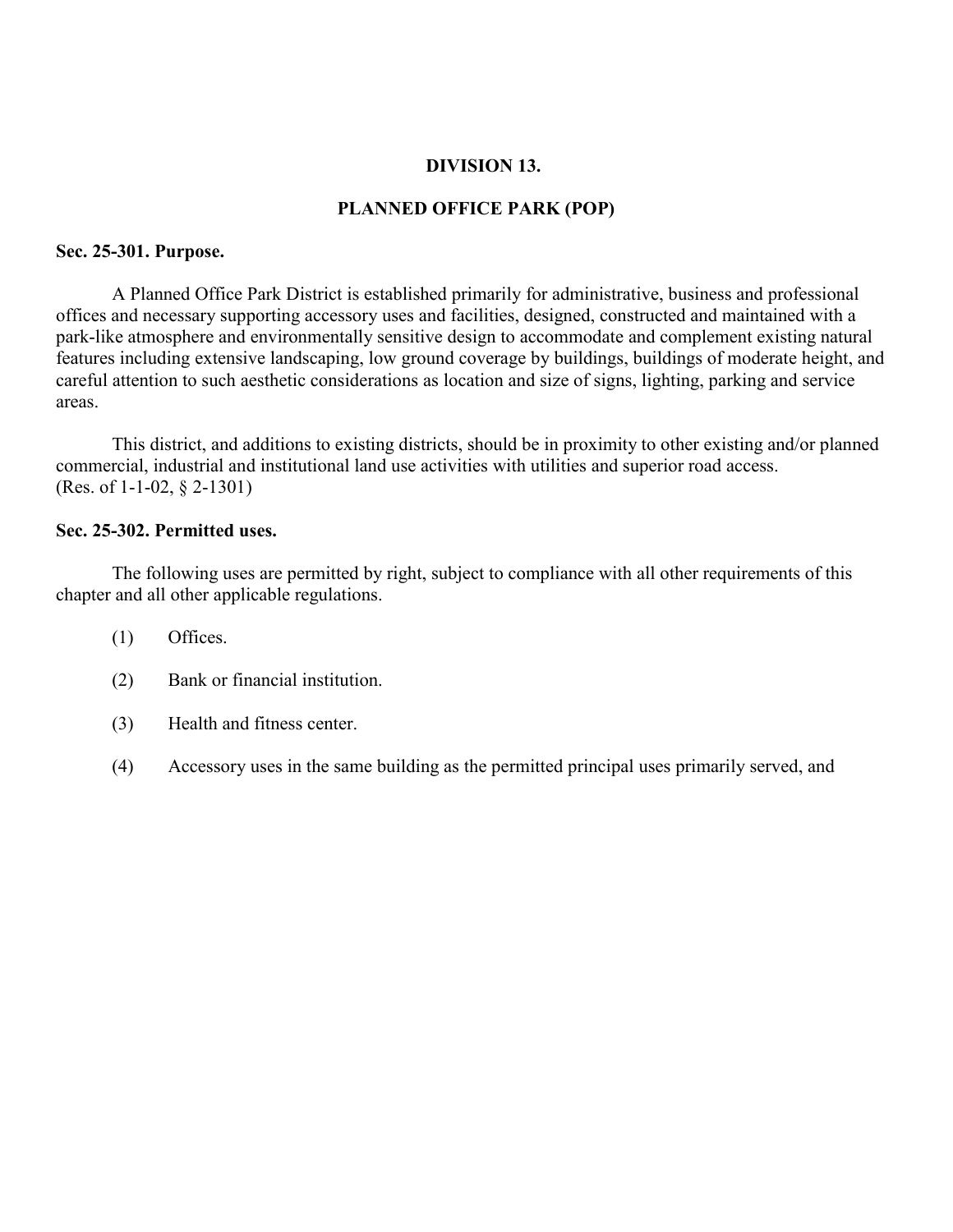occupying not more than twenty (20) percent of the floor area of such building:

- a. Central reproduction and mailing services, and the like.
- b. Restaurant, including carryout, but excluding drive-through.
- c. Establishments for sale of office supplies and service of office equipment.
- d. Establishments for sale of concessions and print media.
- e. Pharmacies, laboratories, testing, engineering, research and developmental offices, and establishments for the production, fitting or sale of optical or prosthetic appliances.
- f. Personal service establishments.
- (5) Educational institution.
- (6) Printing service.
- (7) Conference or training center.
- (8) Library.
- (9) Public utilities, ground-mounted or underground, such as lines, distribution transformers, pipes, meters and other facilities necessary for provision or maintenance of on-site utility services, including water, sewerage, and communications facilities.

 (10) Day care center. (Res. of 1-1-02, § 2-1302)

# **Sec. 25-303. Uses permissible by special exception.**

The following uses may be permitted by the board of supervisors as special exception uses, subject to compliance with all other requirements of this chapter, and all other applicable regulations.

- (1) Hospital.
- (2) Hotel, motel.
- (3) Radio, radar, television, and telecommunication tower.
- (4) Medical care facility, outpatient only.
- (5) Fire, police, and rescue station.
- (6) Restaurant, excluding drive-through facilities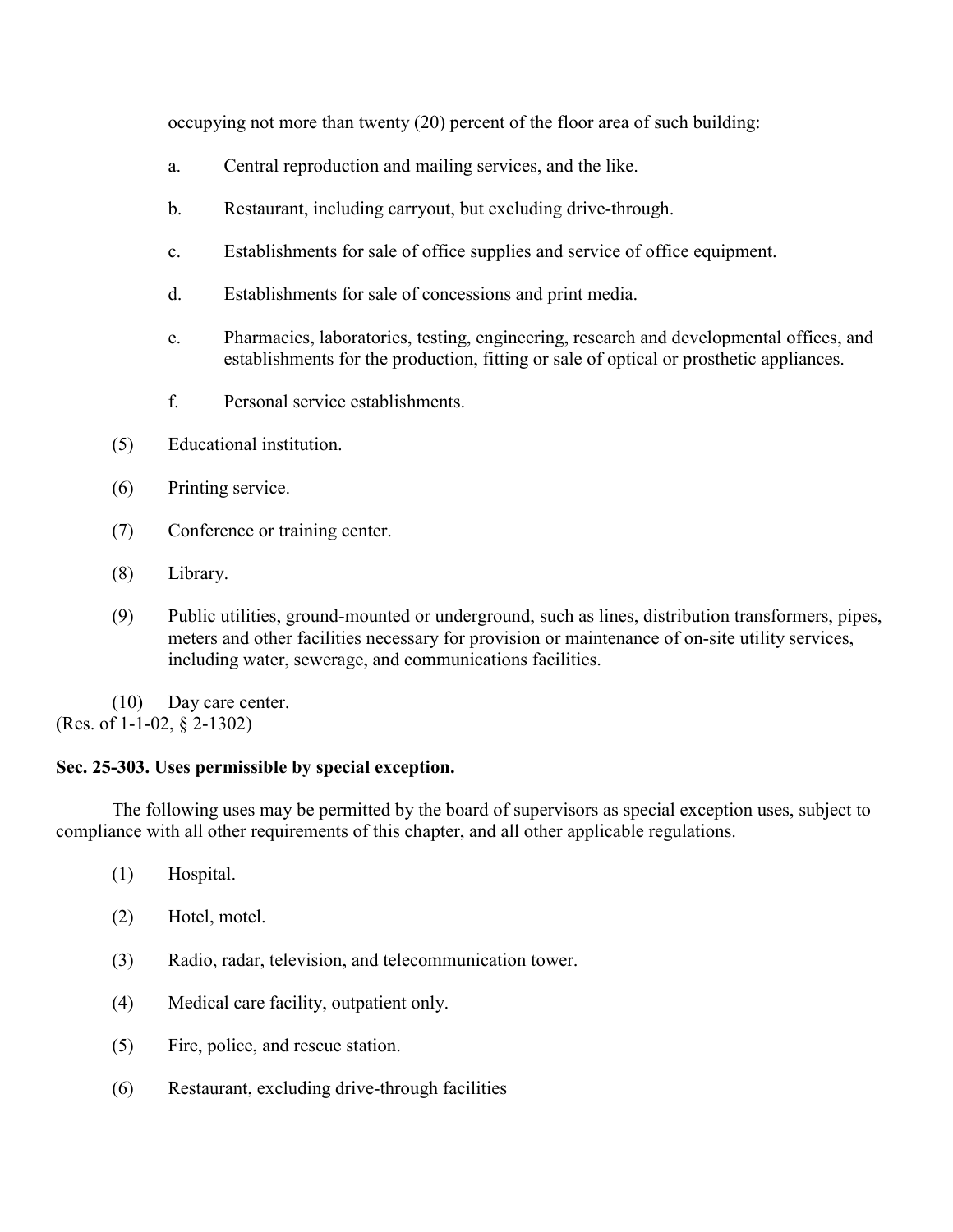- (7) Public utility service center.
- (8) Radio and television broadcasting and/or recording studio.

 (9) Public utilities, above ground. (Res. of 1-1-02, § 2-1303)

# **Sec. 25-304. District requirements.**

Minimum district size shall be three (3) acres, maximum district size shall be thirty (30) acres. Incremental and contiguous additions of a minimum of one (1) acre to an existing POP zoning district shall be allowed. (Res. of 1-1-02, § 2-1304)

**Sec. 25-305. Lot requirements.**

(a) *Minimum lot area:* One (1) acre. Forty-three thousand, five hundred sixty (43,560) square feet.

(b) *Minimum lot width:* One hundred fifty (150) feet. (Res. of 1-1-02, § 2-1305)

## **Sec. 25-306. Building requirements.**

- (a) *Minimum yards.*
- (1) Front: Fifty (50) feet.
- (2) Side: Ten (10) feet. (Twenty-five (25) feet adjoining residential).
- (3) Rear: Ten (10) feet (Twenty-five (25) feet adjoining residential).

No parking area shall be within ten (10) feet of any side or rear property line.

(b) *Maximum density.* Maximum floor area ratio: 0.35. Impervious surfaces on any lot shall not exceed sixty-five (65) percent of the lot area.

(c) *Minimum building setback.* Fifty (50) feet when parking is located behind principal building, when parking screened from public road view with berms and/or coniferous landscaping, or when parking lot landscaping is increased by at least fifty (50) percent over minimum requirements; otherwise building setback shall be eighty (80) feet plus distance of impervious surfaces.

(d) *Maximum height of buildings and other structures:* Thirty-five (35) feet. (Res. of 1-1-02, § 2-1306; Res. No. 11-10-10, 10-25-11)

# **Sec. 25-307. Use limitations.**